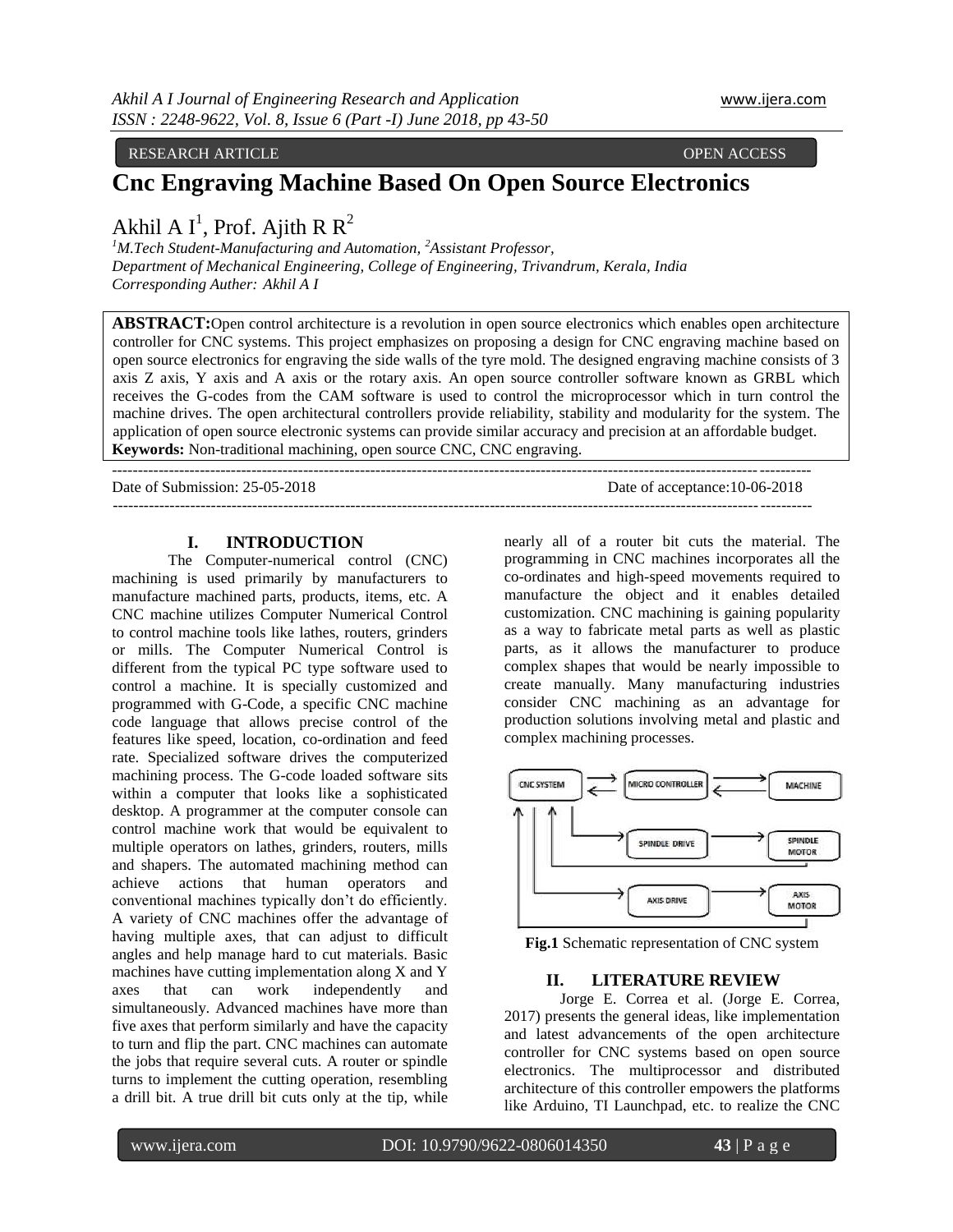systems with increased computational resources, closed-loop position controls of the tool, smoother motion and higher feed rates. His work also demonstrates the first steps in the development of virtual machine as a new software component of the architecture. [1]

Correa J et al. (Correa J, 2016) discuss a software architecture which is focused on a component-based approach where in each component has an independent finite state machine (FSM) model. The hardware architecture discussed is a multiprocessor distributed controller that has different levels of processing and is adaptable for different hardware specifications. A discussion on the basic control algorithms, with examples of implementation to the open source platform Arduino, is mentioned as part of methodology. Other results include the preliminary test of the control system for a two-axis CNC and the mathematical model of control loop in Simulink. The architecture according to this paper has the potential of transforming the CNC in open source electronics from a device oriented systems to a systems where in the users can design their controls for special purpose machines. [2]

Pritschow Gunter et al. (Pritschow Gunter, 2016) provide an insight about the past, present and future of the Open Controller Architecture. After considering the different criteria, categories and characteristics of open controllers in general, the CNC products in the market are evaluated and an overview is mentioned. Subsequently, efforts to harmonize the different results are mentioned to establish a common world-wide standard in the future. Due to the "mix-and-match" nature of open controllers concentrated attention must be paid to testing mechanisms in the form of conformance and interoperability tests. [3]

Yusri Yusofa et al. (Yusri Yusofa, 2015) emphasizes on the function of an interpreter to extract data from CAM system generated codes and convert it to the controller motion commands. He exclaimed that with the development of Numerical Control technology, existing CNC systems are limited with an interpreter lacking in expansibility, modularity and openness. To overcome these problems open architecture control was introduced. A conceptual module of a new software system is mentioned which is able to interpret the ISO 14649 and 6983 code and translate it as it is required by the CNC machine. It is capable of interpreting position, feed rate, tool, spindle etc data and translates it into CNC machine language or output in the form of text or XML files as per the user defined file structure. [4]

Georgi M. Martinova et al. (Georgi M. Martinova, 2014) emphasis on the procedure in synthesizing a specialized CNC systems illustrated by an example of a five-axis water jet cutting machine and selective laser sintering machine. The development of an underlying computing platform that enables the building of a specialized CNC system for non-traditional processes has been mentioned. A limited yet extensible set of software and hardware components used to implement the new processing technologies was defined and a solution matrix for the subsequent synthesis of the specialized CNC system has been developed. [5]

S. Cuenca et al. (S. Cuenca, 2011) emphasize on the importance of Tool path generation by the controller of a STEP-NC compliant CNC machine tool. These algorithms demand a higher computational performance and make the implementation on many existing systems very slow or even impractical. [6]

This paper provides idea related to CAM.

Pengfei Li n et al. (Pengfei Li n, 2010) discuss about a open architecture CNC system based on CAD graph-driven technology and it is designed together with the key hardware PC+PMAC controller. This intelligent CNC system software includes several function modules developed under Visual C++6.0 environment. The Graphic feature identification and geometric parameter extraction from CAD-part-drawing saved as DXF format are performed to control the relative motion between the cutting tool and the part. The ant-colony algorithm is applied to auto-optimize the cutting tool paths in machining process. [7]

 This paper gives an idea of the open architecture control system, different functioning modules and interfacing.

Yu D et al. (Yu D,2009) says that in a conventional CNC system, the communications between the motion controller and the analogue servo driver is unidirectional, i.e., from the controller to the driver. A Fieldbus is used to increase the interoperability level between the motion controller and the driver. The driver performs the functions that have been traditionally executed by the motion controller. In this research, the traditional CNC system has been redesigned based on the component technology. A component models have been developed for the motion controller and the driver based on the analysis of the architecture of a traditional CNC and the features of a Fieldbus. This Fieldbus based CNC system provides the desired interoperability between the motion controller and the driver. To showcase the component model-based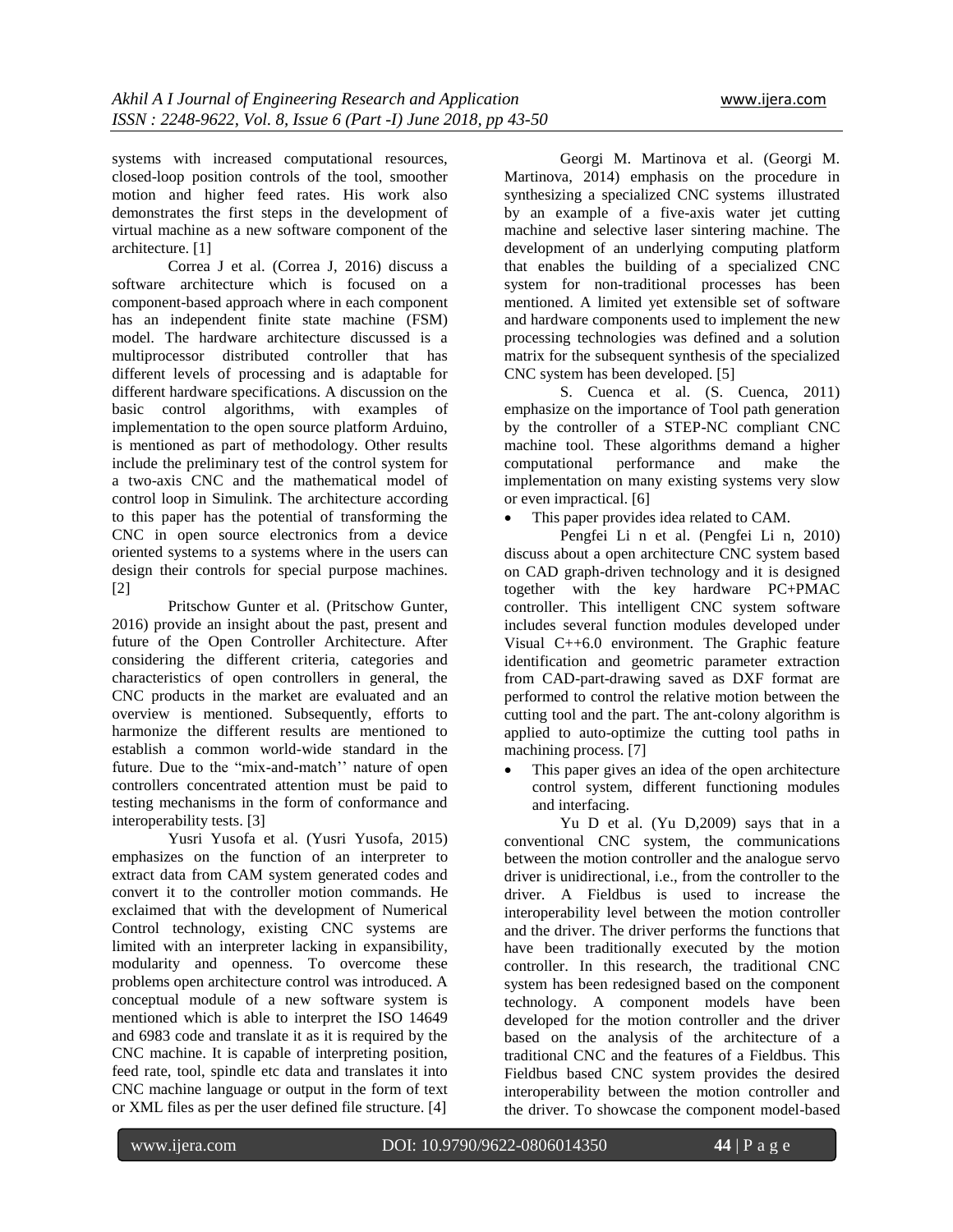system a comparative experiment based on a fouraxis CNC system was performed. [8]

X.W. Xu a et al. (X.W. Xu a, 2006) discuss about a new standard known as STEP-NC developed as the data model for a new breed of CNC machine tools. Specifically aimed at the intelligent CNC manufacturing workstation the data model represents a common standard, making the goal of a standardized CNC controller and the NC code generation facility a reality. It is believed that CNC machines implementing STEP-NC will be the basis for a more open and adaptable architecture. A futuristic view of STEP-NC to support distributed interoperable intelligent manufacturing through global networking with autonomous manufacturing workstations enabling STEP compliant data interpretation, intelligent part program generation, diagnostics and maintenance, monitoring and job production scheduling is discussed. [9]

Altinas Y et al. (Altinas Y, 1994) describes a hierarchical open architecture multi-processor CNC design for machine tools. The computer modules which look after the user interface, machining process control and monitoring tasks is accommodated in the system's primary bus. The secondary bus consists of a high performance CNC module which is used for the communication with dedicated micro-controller based drive control modules. There is an open flow of position, feed and machining commands and states between CNC master, machining process control and monitoring modules in the system. To illustrate the openness of the designed system for intelligent machining operations, a Sample test results for parallel implementation of NC tool path control, adaptive cutting force control and tool breakage detection are mentioned. [10]

# **III. PROPOSED DESIGN**

The special application CNC engraving machine consist of 3 axis,

- Z axis
- Y axis
- A axis or the rotary axis

The Z axis is responsible for the tool feed motion i.e. the depth of cut, jog height etc. The Y axis is responsible for the feed in linear direction and the A axis in the rotary direction. The cutting action takes place in the Y, Z and A axis directions. An open source controller software known as GRBL which receives the G-codes from the CAM software is used to control the microprocessor which in turn

control the machine drives. The machine occupies a work volume of 1000mm x 1100mm x 935mm.



Fig.2 Proposed system axis configuration

# **3.1MECHANICAL SYSTEM**

**Fig. 3** Mechanical system construction detail diagram



The mechanical system is responsible for performing the machining operation. The basic components of the mechanical system include

- Rotary base plate
- Z axis drive
- Y axis drive
- Z axis guide
- Y axis guide
- $\bullet$  X axis guide
- X axis adjustment
- 
- Spindle motor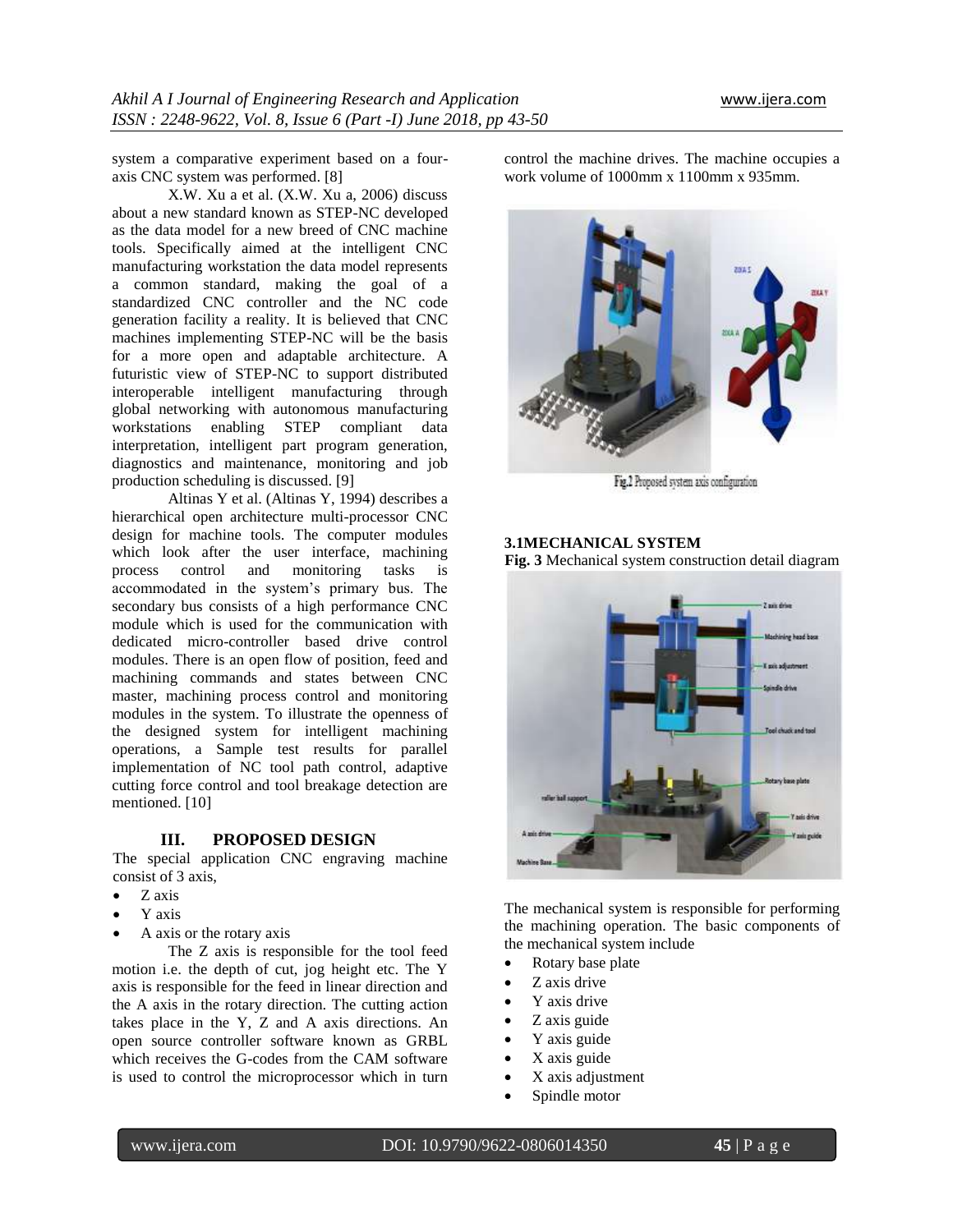**RPM** 

- Tool holder
- Roller support

A axis drive or rotary axis drive



#### Required speed  $= 15$ mm in 1.5sec Total No. of pulses  $=15$ mm x  $\frac{1rev}{1.200}$  $\frac{1rev}{1sec}$   $\chi \frac{2oopulses}{1 rev}$  $\frac{opuses}{1\,rev} = 3000\,pulses$ No. of pulses per second  $=\frac{3000}{15}$  $\frac{0.000}{1.5}$  = 2000 pulses/sec **Position Accuracy** Resolution  $=$  $1mm$  $\frac{1}{1} \frac{1}{rev}$   $\chi \frac{1}{200} \frac{rev}{pul}$  $\frac{1}{200 \text{ pulse}} = 0.005 \text{ mm/pulse}$ **Motor** speed  $= 15$ mm x  $\frac{1 \text{ rev}}{1 \text{ mm}} = 15$ rev Total no. of revolutions

No. of revolution per second  $=\frac{15 \, mm}{1.5 \, sec}$  $= 10$  rev/sec

But in actual condition the motor will accelerate when started and then decelerate while approaching the end.



The total no. of pulses  $= 3000$ 

 $\Rightarrow$  600 RPM

Assuming the accelerating time and decelerating time  $=0.25$ sec

Consider dividing the entire curve into 10 triangles

- $\Rightarrow$  10 triangle = 3000 pulses
- $\Rightarrow$  1 triangle = 300 pulse
- 8 triangles are covered in 1sec

 $\Rightarrow$  8 triangle = 2400 pulse

- $\Rightarrow$  2400 pulses = 1 sec
- $1 \text{ rev} = 200 \text{pulses}$

$$
\Rightarrow 2400 \text{pulses} = \frac{2400}{200} = 12 \text{ rev}
$$

- $\Rightarrow$  12 rev/sec
- $\Rightarrow$  740RPM

Therefore the maximum rpm of the motor is set as 740RPM

Fig. 6 sure step motor characteristic curve [11]

**Stepper Motor Calculations Fig. 5** sure step motor specification [11]

| <b>Bioatar Singuring Motors</b><br><b>M'MA France Sine</b>          |                 | High Toegue Motors<br><b><i><u>United States</u></i></b>                                                                                                                                                                                                                                                                                                                                                                                                                                                                                        |                |                 |            |                                                                                                         |                      | <b>Higher Tompor Bioban</b>                                                                                                                                                       |                                                                                     |                    |                                 |
|---------------------------------------------------------------------|-----------------|-------------------------------------------------------------------------------------------------------------------------------------------------------------------------------------------------------------------------------------------------------------------------------------------------------------------------------------------------------------------------------------------------------------------------------------------------------------------------------------------------------------------------------------------------|----------------|-----------------|------------|---------------------------------------------------------------------------------------------------------|----------------------|-----------------------------------------------------------------------------------------------------------------------------------------------------------------------------------|-------------------------------------------------------------------------------------|--------------------|---------------------------------|
|                                                                     |                 |                                                                                                                                                                                                                                                                                                                                                                                                                                                                                                                                                 |                |                 |            | STEATE STEATE STEATE STEATE STEATE STEATE STEATE<br>1704000 (17040000 17040000 20010000 2007000 1404000 |                      | <b>WW</b><br><b>ILETTIN</b><br>21079(0)                                                                                                                                           | œ<br><b>SITHE</b><br>140603114097001341Z/tE                                         | īπ<br><b>MITSH</b> | $\overline{319}$<br><b>MTBK</b> |
|                                                                     |                 | ÷                                                                                                                                                                                                                                                                                                                                                                                                                                                                                                                                               | Đ              | $\overline{11}$ | в          | Ħ                                                                                                       | u                    | ы                                                                                                                                                                                 | ×                                                                                   | u                  | м                               |
| <sup>2</sup> Afgelinger Hahling<br><b>Torque</b>                    | <b>Hickey</b>   | 133                                                                                                                                                                                                                                                                                                                                                                                                                                                                                                                                             | 1.10           | 138             | 88         | 开路                                                                                                      | Иs                   | TER                                                                                                                                                                               | 計算                                                                                  | 10 KG              | <b>BOX</b>                      |
|                                                                     | <b>DA4 841</b>  | ×                                                                                                                                                                                                                                                                                                                                                                                                                                                                                                                                               | $\overline{1}$ | TÉL             | <b>ISK</b> | <b>TH</b>                                                                                               | <b>WA</b>            | $\equiv$                                                                                                                                                                          | m                                                                                   | $^{10}$            | $^{12}$                         |
|                                                                     | <b>STAL</b> and | <b>b</b> At                                                                                                                                                                                                                                                                                                                                                                                                                                                                                                                                     | 14             | 188             | 110        | 116                                                                                                     | 138                  | m                                                                                                                                                                                 | 100                                                                                 | 144                | 41r                             |
| <b>Artist Junction</b>                                              | <b>Gasta</b> N  | 6.28                                                                                                                                                                                                                                                                                                                                                                                                                                                                                                                                            | EB             | 118             | 16         | 18                                                                                                      | 118                  | m                                                                                                                                                                                 | THE                                                                                 | <b>TATA</b>        | 214                             |
|                                                                     | <b>Dealer</b>   | in                                                                                                                                                                                                                                                                                                                                                                                                                                                                                                                                              | <b>HR</b>      | 111             | 127        | 14                                                                                                      | 140                  | 146                                                                                                                                                                               | 146                                                                                 | $\pm n$            | 4.07                            |
| <b>Rated Corrent (Abtisse)</b>                                      |                 | 11                                                                                                                                                                                                                                                                                                                                                                                                                                                                                                                                              | ш              | Ħ               | 11         | 18                                                                                                      | 18                   | ы                                                                                                                                                                                 | 43                                                                                  | m                  | $\mathbf{G}$                    |
| Resistance (O. MAARA)                                               |                 | Ħ                                                                                                                                                                                                                                                                                                                                                                                                                                                                                                                                               | ш              | н               | 38         | Ŧ                                                                                                       | п                    | $\overline{1}$                                                                                                                                                                    | ы                                                                                   | н                  | и                               |
| <b><i>Autochere Unitariates</i></b>                                 |                 | u                                                                                                                                                                                                                                                                                                                                                                                                                                                                                                                                               | ET             | и               | 1.8        | 38                                                                                                      | m                    | H                                                                                                                                                                                 | $\mathbf{H}$                                                                        | 11                 | $\pm 1$                         |
| <b>Instaliar Class</b>                                              |                 | 1970 DRIVER State B. Williams                                                                                                                                                                                                                                                                                                                                                                                                                                                                                                                   |                |                 |            |                                                                                                         |                      |                                                                                                                                                                                   |                                                                                     |                    |                                 |
| <b>Basic Ship Angle</b>                                             |                 |                                                                                                                                                                                                                                                                                                                                                                                                                                                                                                                                                 |                |                 |            |                                                                                                         |                      |                                                                                                                                                                                   |                                                                                     |                    |                                 |
| <b>Staff Aurora (34)</b>                                            |                 | <b>URE &amp; MAN met</b>                                                                                                                                                                                                                                                                                                                                                                                                                                                                                                                        |                |                 |            |                                                                                                         |                      |                                                                                                                                                                                   |                                                                                     |                    |                                 |
| May Stud Radio Play @ 10 Inad                                       |                 |                                                                                                                                                                                                                                                                                                                                                                                                                                                                                                                                                 |                |                 |            |                                                                                                         | <b>CAT A SERVANO</b> |                                                                                                                                                                                   |                                                                                     |                    |                                 |
| <b>Pargrams</b> caracter                                            |                 |                                                                                                                                                                                                                                                                                                                                                                                                                                                                                                                                                 |                |                 |            |                                                                                                         | <b>USH EPAM</b>      |                                                                                                                                                                                   |                                                                                     |                    |                                 |
| Convention                                                          |                 |                                                                                                                                                                                                                                                                                                                                                                                                                                                                                                                                                 |                |                 |            | 18K = 100 Hz                                                                                            |                      |                                                                                                                                                                                   |                                                                                     |                    |                                 |
| " Alaximum Redat Lead (N (Ap))                                      |                 | NILT                                                                                                                                                                                                                                                                                                                                                                                                                                                                                                                                            |                |                 |            | TERRI                                                                                                   | <b>MUTOTIC HARM</b>  |                                                                                                                                                                                   |                                                                                     | 991177             |                                 |
| " Maximum Though Load (10 Daily                                     |                 | ANXY<br>Atres hene<br>113.9.0<br>当まれま                                                                                                                                                                                                                                                                                                                                                                                                                                                                                                           |                |                 |            |                                                                                                         |                      |                                                                                                                                                                                   |                                                                                     |                    |                                 |
| <b>Slorage Temperature thange</b>                                   |                 | STEERT LEFELTED                                                                                                                                                                                                                                                                                                                                                                                                                                                                                                                                 |                |                 |            |                                                                                                         |                      |                                                                                                                                                                                   |                                                                                     |                    |                                 |
| <b>Boosting Temperature Harge</b>                                   |                 |                                                                                                                                                                                                                                                                                                                                                                                                                                                                                                                                                 |                |                 |            |                                                                                                         |                      |                                                                                                                                                                                   | IPT to SPC 1415 to SPT, investigate beneficial disaddition and hange 150 S. 2232 TO |                    |                                 |
| <b>Sparating Nuvenility Range</b>                                   |                 | MA to \$50, the constitutes                                                                                                                                                                                                                                                                                                                                                                                                                                                                                                                     |                |                 |            |                                                                                                         |                      |                                                                                                                                                                                   |                                                                                     |                    |                                 |
| <b>Predisci Material</b>                                            |                 | mos insion upon teatrolea caser playfies                                                                                                                                                                                                                                                                                                                                                                                                                                                                                                        |                |                 |            |                                                                                                         |                      |                                                                                                                                                                                   |                                                                                     |                    |                                 |
| <b>Favirnments/ Pulsy</b>                                           |                 |                                                                                                                                                                                                                                                                                                                                                                                                                                                                                                                                                 |                |                 |            |                                                                                                         | 9Hz                  |                                                                                                                                                                                   |                                                                                     |                    |                                 |
| <b>Weight (10 Hz/)</b>                                              |                 | 3807.14422.3<br>1110E<br>seno<br>38817<br><b>MILE</b><br>34.140<br>1418.8<br><b>MARTE</b><br><b>COURSE</b>                                                                                                                                                                                                                                                                                                                                                                                                                                      |                |                 |            |                                                                                                         |                      |                                                                                                                                                                                   |                                                                                     |                    |                                 |
| <b>Agency Assyssion</b>                                             |                 |                                                                                                                                                                                                                                                                                                                                                                                                                                                                                                                                                 |                |                 |            | CE to engine with DWIDNA 1 (1992) and DWOSCA-1 (1993)                                                   |                      |                                                                                                                                                                                   |                                                                                     |                    |                                 |
| <b>Benge Flat</b>                                                   |                 | And URLES from pursuin to builded for the assistant with a USA loan sales time<br>TO ME illustrate and that a state service contemporary and his reluced to the worlds will be served<br>10 M/C served in discussed the exp mule during condition<br>Board for motivity a surfact with quint formal conductions, but has one or sketchast, in allow hier dimension<br>Ally a Noddle: couping with "Librig vis" conventions in cold the mone shall and the medicinal to present colds were front trading on blue<br>aid from entire requirements |                |                 |            |                                                                                                         |                      |                                                                                                                                                                                   |                                                                                     |                    |                                 |
| <b>Annuary Edension Cable</b><br>The deal shall move (TTP ATT case) |                 | 221411-010                                                                                                                                                                                                                                                                                                                                                                                                                                                                                                                                      |                |                 |            |                                                                                                         |                      | <b>DRIVINGS</b><br>The Audi of the limit and load Tairpin Coast, Reflet Least, And Theat Coast, and Aut Jenned The contrastly Target, Replac, and Threet And reflers of the enemy |                                                                                     |                    |                                 |

| Motor selected                       | : STP-MTR-17060(D)     |
|--------------------------------------|------------------------|
| Frame size                           | : <b>NEMA17</b>        |
| Maximum holding torque : $115$ oz-in |                        |
| $0.81Nm = 8.259$ kgcm                |                        |
| Rotor inertia                        | : 0.56 oz- $in^2$      |
| Maximum radial load                  | : $2.7kg$              |
| Maximum thrust load                  | : 2.7kg                |
| No. of pulses per second             |                        |
| Pitch of the lead screw<br>$= 1$ mm  |                        |
| $\Rightarrow$ 1 rev = 1 mm           |                        |
| Step angle                           | $= 1.8 \times /$ pulse |
| 200 steps per revolution<br>⇨        |                        |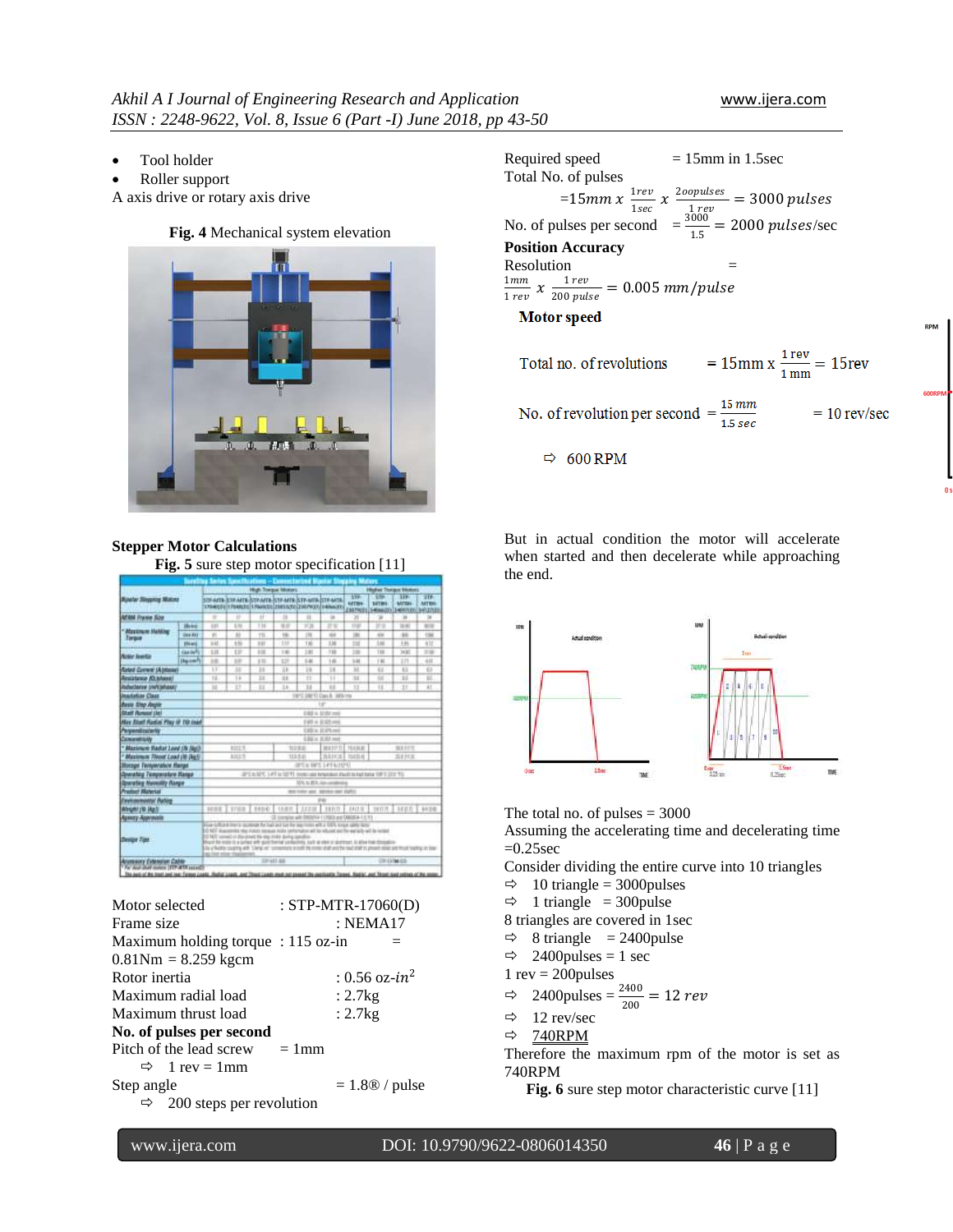

# **Torque**

 $Torque_{total} = T_{running} + T_{acceleration}$  $T_{running}$  =  $T_{friction}$  +  $T_{gravity}$  +  $T_{external}$  $T_{acceleration}$  =  $J_{total}$   $\chi$  ( $\frac{\Delta speed}{Atime}$  $\frac{\Delta_{\text{M}}}{\Delta_{\text{L}}}})$  $J_{total}$  =  $J_{motor} + J_{gearbox} + J_{coupler} +$  $J_{\text{leadscrew}} + J_{\text{carriage}}$ 

Assumption

- $\Rightarrow$  Torque is calculated in no load condition.
- $\Rightarrow$  Running torque is zero since; it is dynamic and depends on the machining parameters.
- $\Rightarrow$  Since we don't have a gearbox. Moment of inertia due to gearbox is assumed to be zero.

#### **For Y axis**

Payload inertia factor  $= 0.001$  in<sup>2</sup>  $J_{motor}$  = 0.56 oz- $in^2$  (given in motor specification)  $= 0.00015$  oz-in $sec<sup>2</sup>$  $J_{coupling}$  +  $J_{leads crew}$  $2$ (given in leadscrew specification)  $= 0.00080$  oz-in-sec<sup>2</sup>  $J_{carriage}$  = (weight(lb) /acceleration due to gravity $(in/sec^2))$  x payload factor  $=$   $(\frac{75 lb}{386.4 ln/sec^2})$ x  $0.001$ in<sup>2</sup>  $= 0.0001941$  lb-in-sec<sup>2</sup>= .0031 oz- $_{\rm in\text{-}sec\text{-}2}$  $J_{total}$  $= 0.00015 + 0.0008 + 0.0031$  $= 0.00405 \text{ oz-in-}sec^2$  $T_{acceleration}$  =  $J_{total}$   $\chi$   $\left(\frac{\Delta speed}{Atime}\right)$ <u>∆speeu</u>)<br>∆time  $= 0.00405 \text{ oz-in-}sec^2 x \left(\frac{12 \text{ rev}}{0.25 \text{ sec}}\right)$  = 0.1944 oz-in-rev = 0.1944 x  $2\pi$  oz-in  $= 1.22$  oz-in **For Z axis** Payload inertia factor  $= 0.001 \text{ in}^2$  $J_{motor}$  = 0.56 oz- $in^2$  (given in motor specification)  $= 0.00015$  oz-in $sec<sup>2</sup>$  $J_{coupling}$  +  $J_{leads crew}$  $2$ (given in leadscrew specification) =  $0.00080$  oz-in-sec<sup>2</sup>

 $J_{carriage}$  = (weight(lb) /acceleration due to gravity $(in/sec^2))$  x payload factor  $=$   $(\frac{33lb}{386.4 \text{ in/sec}^2})$ x

 $0.001$ in<sup>2</sup>  $= 0.0000854$  lb-in-sec<sup>2</sup>= 0.00137  $o$ z-in-s $ec^2$ J<sub>total</sub>  $= 0.00015 + 0.0008 + 0.00137$  $= 0.00232 \text{ oz-in-}sec^2$  $T_{acceleration}$  =  $J_{total}$   $\chi$  ( $\frac{\Delta speed}{Atime}$  $\frac{\Delta$ Speeu )  $= 0.004232 \text{ oz-in-}sec^2 x \left( \frac{12 \text{ rev}}{0.25 \text{ sec}} \right)$  $= 0.11136$  oz-in-rev = 0.11136 x  $2\pi$  oz-in  $= 0.6997$  oz-in

#### **For A axis or Rotary axis**

Assumptions

- $\Rightarrow$  No vertical load acts on the motor. The entire load is balanced by the roller support.
- $\Rightarrow$  Frictional force is assumed to be zero.

 $\Rightarrow$  The calculation is done on no load condition. Payload inertia factor  $= 0.001$  in<sup>2</sup>  $J_{\text{motor}}$  = 0.56 oz-in<sup>2</sup> (given in motor specification)  $= 0.00015$  oz-insec<sup>2</sup>  $J_{\text{coupling}}$  +  $J_{\text{leadscrew}}$  = 0  $J_{\text{carriage}}$  = 0  $J_{\text{total}}$  = 0.00015 = 0.00015 oz-in-sec<sup>2</sup>  $T_{\text{acceleration}} = J_{\text{total}} \times (\frac{\Delta \text{speed}}{\Delta \text{time}})$  $\frac{\Delta \text{time}}{\Delta \text{time}}$  $= 0.00015 \text{ oz-in-sec}^2 \text{ x } (\frac{12 \text{ rev}}{0.25 \text{ sec}}) =$ 

0.0072 oz-in-rev = 0.0075 x 2π oz-in

 $= 0.0452$  oz-in

The torque in the no load condition of all the above motor is negligible(1%) compared to the maximum holding torque(115oz-in) capacity of the motor. This gives the motor adequate amount of torque for machining process. The machining parameters should be selected in such a manner that the maximum torque required for machining is less than 75% of the maximum torque for safety purpose.

#### **Spindle Motor Calculation**

Assumptions

- $\Rightarrow$  The maximum cutting tool diameter is 6mm.
- $\Rightarrow$  Maximum spindle speed during machining is assumed 1000RPM.
- $\Rightarrow$  The no. of flutes is fixed as 4.
- $\Rightarrow$  Maximum depth of cut is assumed as 5mm
- $\Rightarrow$  Maximum width of cut is the tool diameter
- $\Rightarrow$  Machining is done in ideal condition.

**Cutting speed ()**

$$
V_C = \frac{\pi.D.N}{1000} m/min
$$
  
Where,

 $V_c$ = cutting speed (m/min)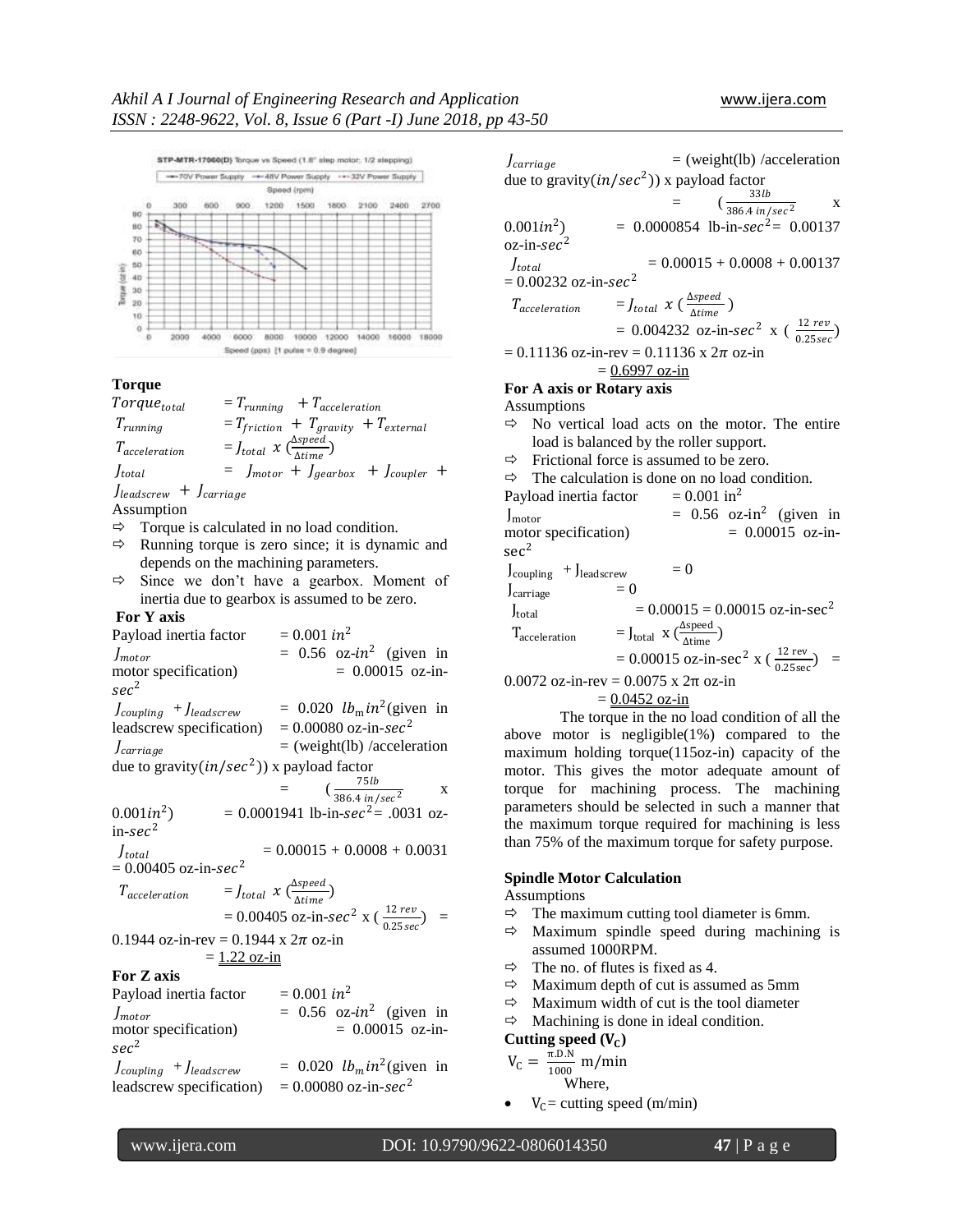$\bullet$  N = spindle speed (RPM)

• 
$$
D =
$$
 cutter diameter (mm)

$$
= \frac{3.14 \times 6 \text{mm} \times 1000 \text{rpm}}{1000} \text{ m/min}
$$

$$
= \frac{18.84 \text{m/min}}{1000}
$$

$$
=\underline{18.84m/m}
$$

**Table feed (f)**

 $V_C$ 

 $f = z \times n \times N$  mm/min

Where,

- $z =$  feed per tooth( assumed as  $0.1$ mm/tooth)
- $n = no$ . of flutes
- $N = RPM$

 $f = 0.1$  x 4 x 1000

 $= 400$  mm/min

#### **Cutting power (P)**

Cutting power required =  $\frac{w \times d \times f \times k}{60 \times 10^6 \times \mu}$  kW

Where,

- $w = \text{width of cut (mm)}$
- $d =$  depth of cut (mm)
- $f =$  table feed (mm/min)
- $k =$  specific cutting force (N /mm 2) = 1980 N/mm2 (medium steel from the table)
- $\mu$  = machine coefficient assumed to be 1

 $P = \frac{6 \text{mm} \times 5 \text{mm} \times 400 \times 1980}{P}$  $60 \times 10^6 \times 1$ 

 $= 0.396Kw$ 

$$
=400W
$$

Therefore the motor power is chosen as 400W.

**Fig. 7** specific cutting force for different materials  $c \times 122$ 

|                                          | <b>Scope (bangly Bonart)</b> | Specific Culting Force By Bldgorth |                |             |              |                            |  |  |  |
|------------------------------------------|------------------------------|------------------------------------|----------------|-------------|--------------|----------------------------|--|--|--|
| Wink Material                            | <b><i>BICTROBIA</i></b>      | 6. Forestown                       | <b>E</b> Diego | - Elimobale | Limited:     | L. Barcelouds              |  |  |  |
| MACRAW:                                  | 538                          | 2206                               | 1000           | 1823        | <b>TTIM</b>  | 1580                       |  |  |  |
| <b>Higher Trees</b>                      | <b>KBS</b>                   | <b>EDMO</b>                        | 1800           | <b>FEM</b>  | <b>MARK</b>  | <b>HFG</b>                 |  |  |  |
| <b>Hard Blast</b>                        | 730                          | 2001                               | 2200           | 2541        | 38.00        | <b>TTMP</b>                |  |  |  |
| Toyot School                             | 416                          | 1000                               | Hotel          | 1936        | <b>i</b> Fye | <b>FOR</b>                 |  |  |  |
| Tool filmer                              | nte                          | 30.00                              | 1,840          | 1768        | $-11$ into   | 1580                       |  |  |  |
| <b>Mangessea Tiess</b>                   | 228                          | 3180                               | 2398           | 1981        | 17tm         | <b>SALE</b>                |  |  |  |
| or Management Trend<br>$\sim$            | 639                          | 2110                               | 27450          | 2003        | <b>Mai</b>   | <b>ITRO</b>                |  |  |  |
| <b>Cheuma Molylolanum (Sea)</b>          | 530                          | 25-a5                              | 1200           | 2340        | 3006         | <b>TEST</b><br><b>POTT</b> |  |  |  |
| Chessian Molybolenum Stead               | 800                          | 2188                               | 2000           | 1981        | <b>Hotel</b> | NIFE                       |  |  |  |
| <b>Scient Discope Mosqueauxus: Steel</b> | 944                          | <b>SHEE</b>                        | <b>Hotel</b>   | 1684        | -            | <b>TEST</b>                |  |  |  |
| <b>Suke Dyses Mitchense Sad</b>          | masses                       | 31mb                               | TWO:           | 1768        | 1Fas         | 1581                       |  |  |  |
| Cast tem                                 | 523                          | <b>SAME</b>                        | 25ml           | 2288        | 2231         | $\frac{1}{2}$              |  |  |  |
| <b>HALL CALINA</b>                       | <b>ASSINC</b>                | 8000                               | 2700           | zna         | 3430         | 21mi                       |  |  |  |
| <b>International Case Incer</b>          | 389                          | 3196                               | <b>FMA</b>     | 1794        | w            | <b>M70</b>                 |  |  |  |
| Day Cash Iron                            | 2000年                        | the                                | 1480C          | 1248        | TOM          | 970                        |  |  |  |
| <b>Brass</b>                             | <b>SER</b>                   | 1110                               | $-$            | <b>MAX</b>  | <b>THE</b>   | <b>KM</b>                  |  |  |  |
| Light Alley (ALMa)                       | 164                          | <b>S&amp;A</b>                     | 440            | 405         | MA           | 50                         |  |  |  |
| Light Allrey (AVA)                       | 300                          | tut                                |                | <b>AM</b>   | 498          |                            |  |  |  |

#### **3.2 MODAL ANALYSIS**

The maximum speed of the spindle motor is 3000rpm at 12V.

 $N = 60 F$ 

Where,

 $N=$  RPM  $F=$  Frequency  $(Hz)$ 

Therefore the frequency of the motor is 50Hz The following assumptions were made for the analysis

- The vertical load at the center is assumed to be 200N. which is corresponding to the weight of the head assembly.
- All the frame material is assumed to be carbon steel.
- The force along the Y axis is assumed to be 1000N. The cutting force according to an online cutting force calulator[13] was found to be around 275.6N and torque 0.83Nm with the following cutting parameters assumption:
- Brinell Hardness : 200 HB (for stainless steel annealed)
- Effective cutting diameter : 6 mm
- Number of inserts/cutter : 4
- Cutting speed : 18.84 m/min
- Axial Depth of cut : 5 mm Radial width of cut : 6 mm
- Required feed per tooth : 0.1 mm
- Machinability factor : 1
- Tool wear factor : 0.4
- Machine efficiency factor : 0.8

Applying all the above assumptions, a modal frequency analysis of the structure is done in solidworks simulation and the natural frequency of the structure is found to be greater than the motor frequency. This implies there is structural stablity for the system in above condtions.The natural frequency of the system can be improved by either improving the thickness or by providing suitable reinforcements as required.

Two differents modes of the analysis is shown in figure 5 and 6.



**Fig. 8** Solidworks frequency simulation mode 4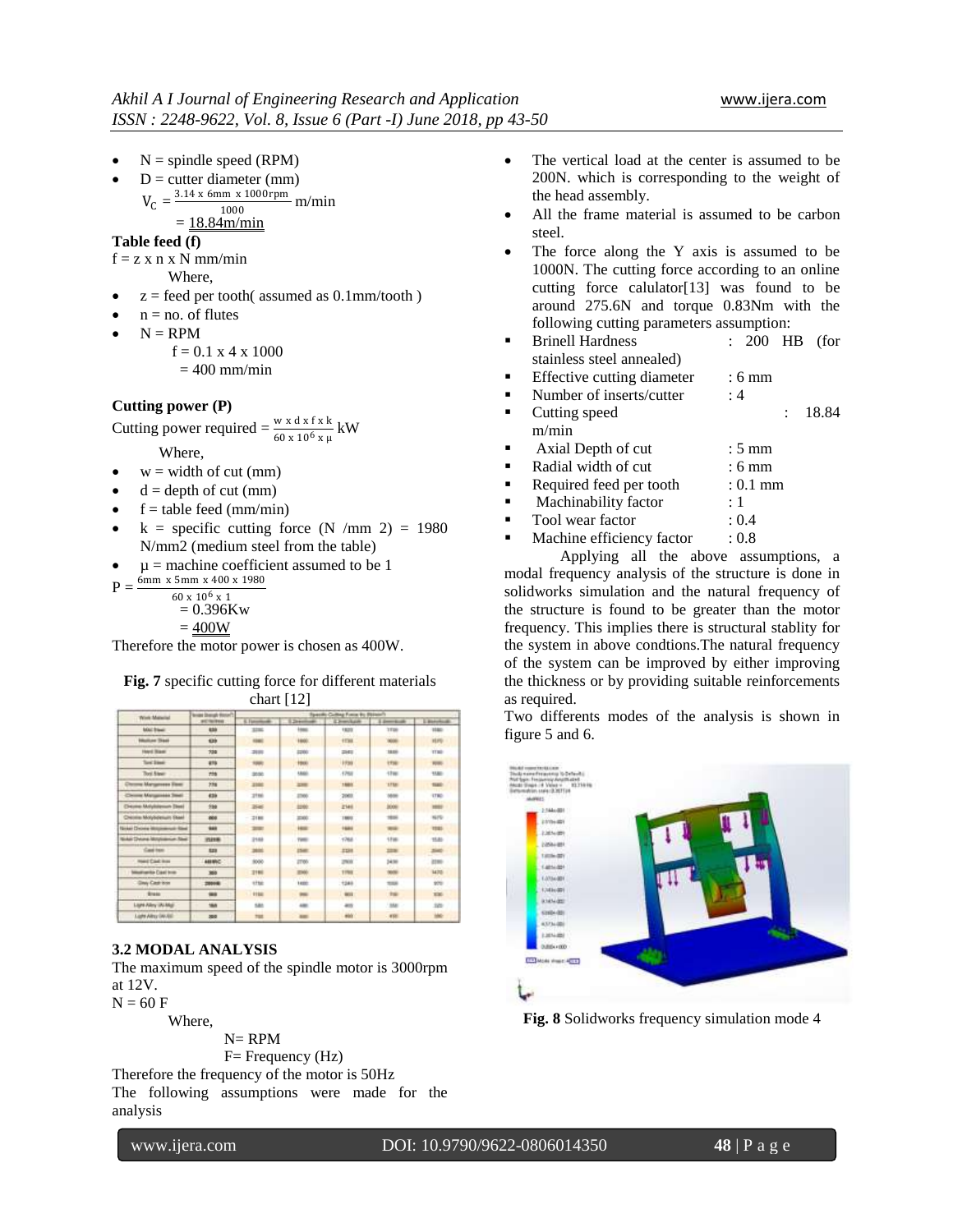

**Fig. 9** Solidworks frequency simulation mode 2



#### **3.3 Electrical Circuit And Control System**

**Fig.10** Electrical circuit diagram

The electrical circuit consists of,

- 3 stepper motor.
- 3 microstepping drivers.
- Arduino UNO board.
- Spindle motor.
- An emergency stop switch.
- A main on/off switch.
- A spindle on/off switch.

The CAD model is feed into CAM software like Autodesk fusion 360, NX CAM, etc where the CAM programming is done. The g-code file i.e., the (.nc) file is obtained as output from the CAM software with GRBL as the controller. The GRBL software accepts the Gcode file and controls the drivers via the Arduino Uno board which is loaded with the GRBL library.

The Arduino board is connected to the computer via USB cable. The power for the Arduino board and the I/O communication is done through this port. The Arduino then sends signals to the micro stepping driver that controls the motion of the stepper motor in accordance with the NC program.

A DC power supply of 12V 15A is used to power the entire system. An emergency on off switch is used to cut the power supply to the entire in an event of emergency. A main switch is used to turn on the entire system. A separate switch is provided to turn on/off the spindle. The spindle motor is made to rotate a single speed that is 3000rpm at 12V.

# **3.4 COST ESTIMATE**

- Stepper motor  $= 1,020$  $x 3 = 3060$
- Stepper motor drive  $= 700 \times 3$  $= 2100$
- Arduino UNO board  $= 473$
- Lead screws and guide ways  $= 8000$
- Machine structure
	- $= 12000$
- Machine structure base  $= 5000$
- Power supply  $= 1200$
- Roller support  $= 600 x$  $10 = 6000$

 Spindle motor  $= 14000$ 

Misc

 $= 5000$ 

**Total = Rs 60000 (approx)**

# **IV. CONCLUSION**

The Special Application CNC engraving machine based on open source electronics is designed. The open source based CNC machine has 3 axis motions that is controlled by the GRBL controller which communicates with the Arduino board which in turn drives the stepper motor drivers which run the stepper motor. The motor load calculations were done on no load condition and

www.ijera.com DOI: 10.9790/9622-0806014350 **49** | P a g e